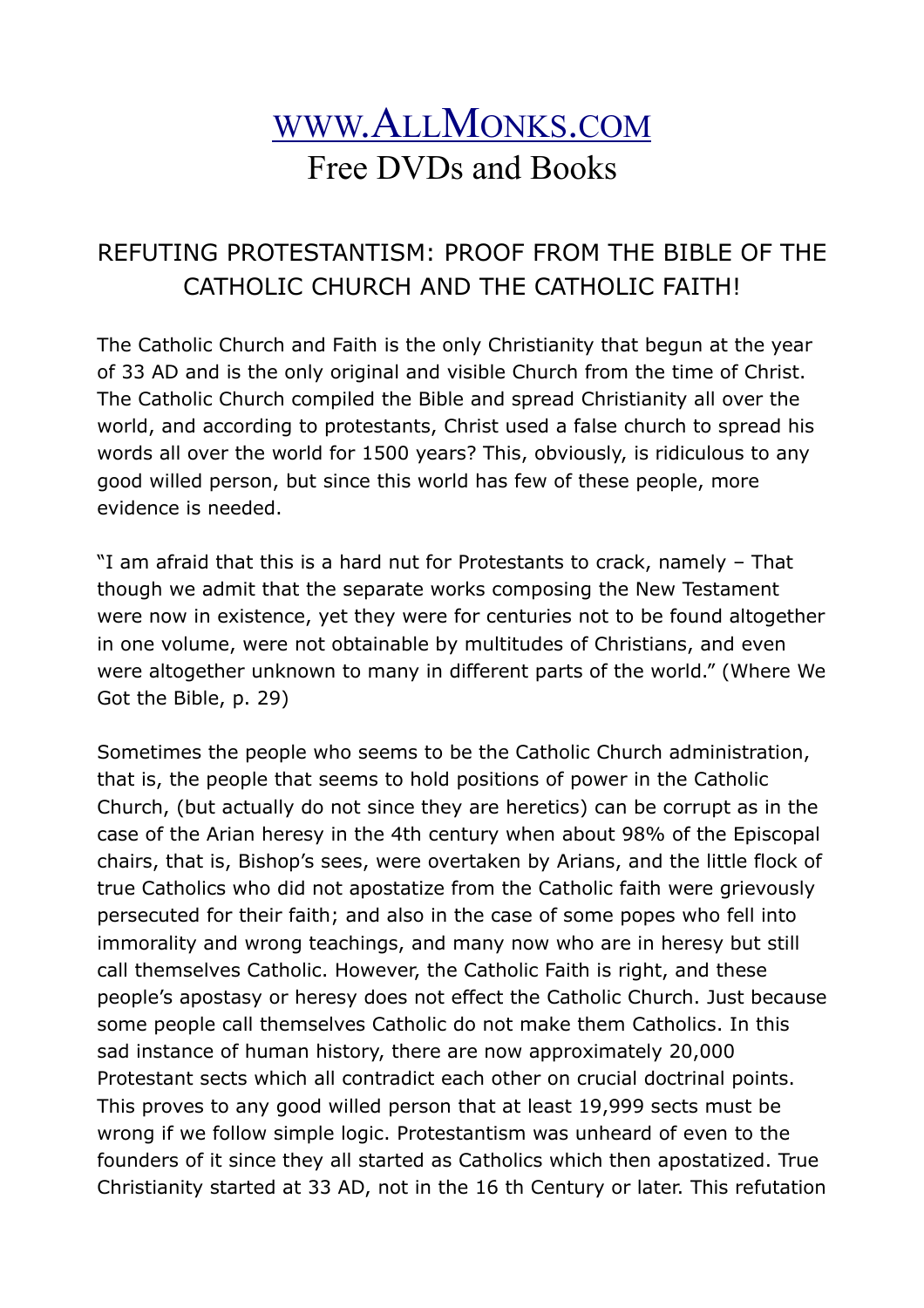of Protestantism should be spread to both Protestants and Catholics. To protestants in order to save them from their errors, make them aware that they been lied to, and draw them to the true Catholic Faith; to Catholics to make them feel safe in their faith and be able to refute heretics when the chance arises.

*1 Peter 3:15* But sanctify the Lord Christ in your hearts, being ready always to satisfy every one that asketh you a reason of that hope which is in you.

PROOF FOR CONFESSION AND THE FORGIVENESS OF SINS BY MEN IN THE CHURCH THROUGH THE GRACE AND POWER OF JESUS CHRIST. THIS IS DENIED BY PROTESTANTS BUT HERE IS UNDENIABLE PROOF!

John 20:21Then said Jesus to them again, Peace be unto you: as my Father hath sent me, even so send I you. 22And when he had said this, he breathed on them, and saith unto them, Receive ye the Holy Ghost: 23Whose soever sins ye remit, they are remitted unto them; and whose soever sins ye retain, they are retained.

These verses above are also a great proof against the "orthodox" faith since they deny that the Spirit proceeds from both the Father and the Son, thus dividing the Divinity, making some parts different from another when in fact all are equally powerful. They thus commit a blasphemy and these verses are sufficient proof for any good willed "orthodox" person that they are heretics and schismatics on the road to hell!

Mat 16:18And I say also unto thee, That thou art Peter, and upon this rock I will build my church; and the gates of hell shall not prevail against it. 19And I will give unto thee the keys of the kingdom of heaven: and whatsoever thou shalt bind on earth shall be bound in heaven: and whatsoever thou shalt loose on earth shall be loosed in heaven.

John 9:2And, behold, they brought to him a man sick of the palsy, lying on a bed: and Jesus seeing their faith said unto the sick of the palsy; Son, be of good cheer; thy sins be forgiven thee. 3And, behold, certain of the scribes said within themselves, This man blasphemeth.

4And Jesus knowing their thoughts said, Wherefore think ye evil in your hearts? 5For whether is easier, to say, Thy sins be forgiven thee; or to say, Arise, and walk? 6But that ye may know that the Son of man hath power on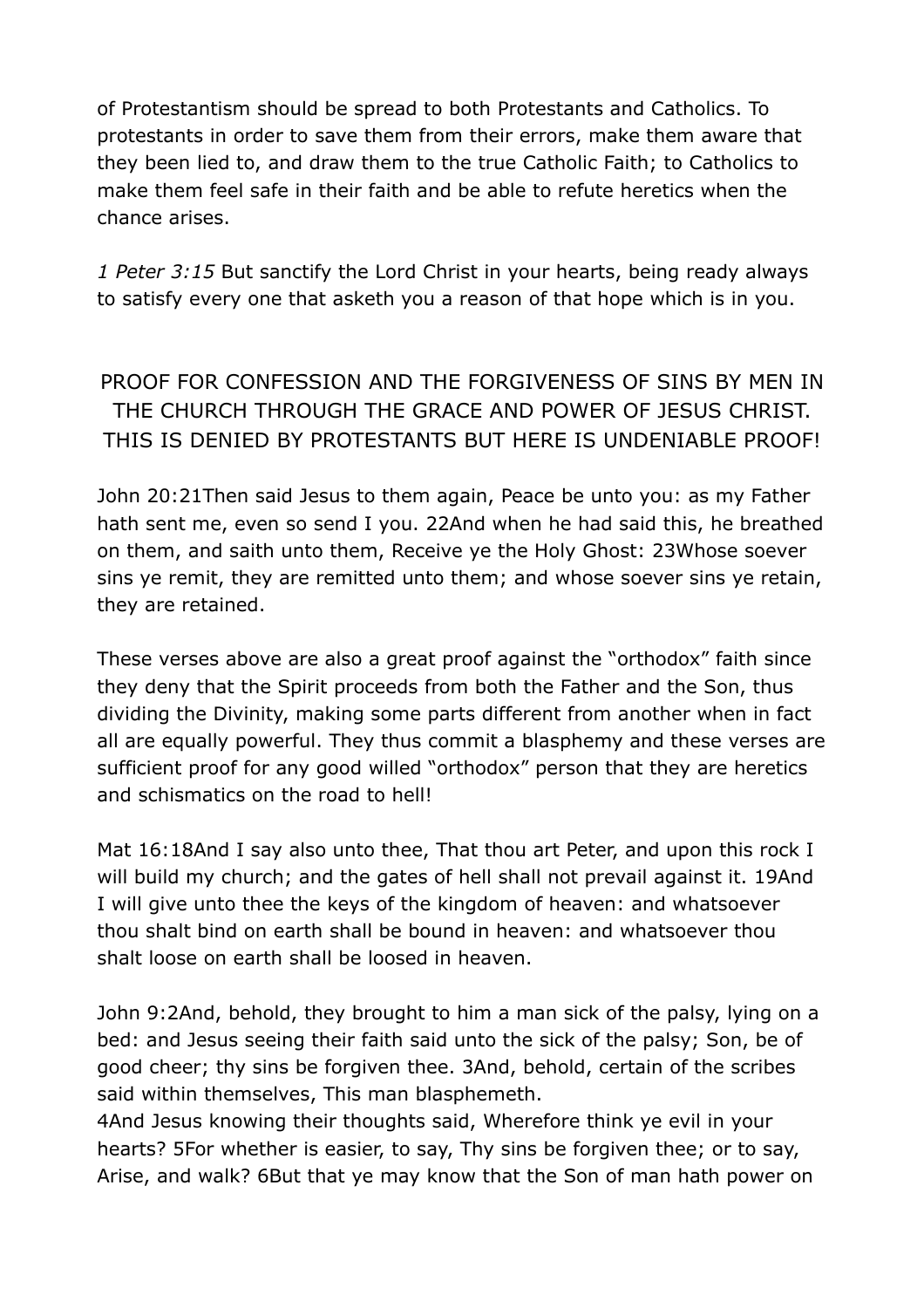earth to forgive sins, (then saith he to the sick of the palsy,) Arise, take up thy bed, and go unto thine house. 7And he arose, and departed to his house. 8But when the multitudes saw it, they marvelled, and glorified God, which had given such power unto men.

2 Corinthians 5:18And all things are of God, who hath reconciled us to himself by Jesus Christ, and hath given to us the ministry of reconciliation; 19To wit, that God was in Christ, reconciling the world unto himself, not imputing their trespasses unto them; and hath committed unto us the word of reconciliation. 20Now then we are ambassadors for Christ, as though God did beseech you by us: we pray you in Christ's stead, be ye reconciled to God.

Jesus Christ has said, 'He that does not hear the Church, let him be to thee as a heathen and a publican.' And He said again, 'There shall be one fold and one shepherd,' and He made St. Peter the chief shepherd of His flock.'

#### PROOF FOR EUCHARIST, TRANSSUBSTANSIATION!

John6:52 The Jews therefore strove among themselves, saying, How can this man give us his flesh to eat? 53Then Jesus said unto them, Verily, verily, I say unto you, Except ye eat the flesh of the Son of man, and drink his blood, ye have no life in you. 54Whoso eateth my flesh, and drinketh my blood, hath eternal life; and I will raise him up at the last day. 55For my flesh is meat indeed, and my blood is drink indeed. 56He that eateth my flesh, and drinketh my blood, dwelleth in me, and I in him.

1 Cor 11:26 For as often as ye eat this bread, and drink this cup, ye do shew the Lord's death till he come. 27Wherefore whosoever shall eat this bread, and drink this cup of the Lord, unworthily, shall be guilty of the body and blood of the Lord. 28But let a man examine himself, and so let him eat of that bread, and drink of that cup. 29For he that eateth and drinketh unworthily, eateth and drinketh damnation to himself, not discerning the Lord's body. 30For this cause many are weak and sickly among you, and many sleep.

*If it is just bread, then how come it makes people sick? And why did not Jesus correct the many people who left him when he preached this "hard" message that you had to eat his body and drink his blood? Most people left him according to the gospels and yet he did nothing to correct their*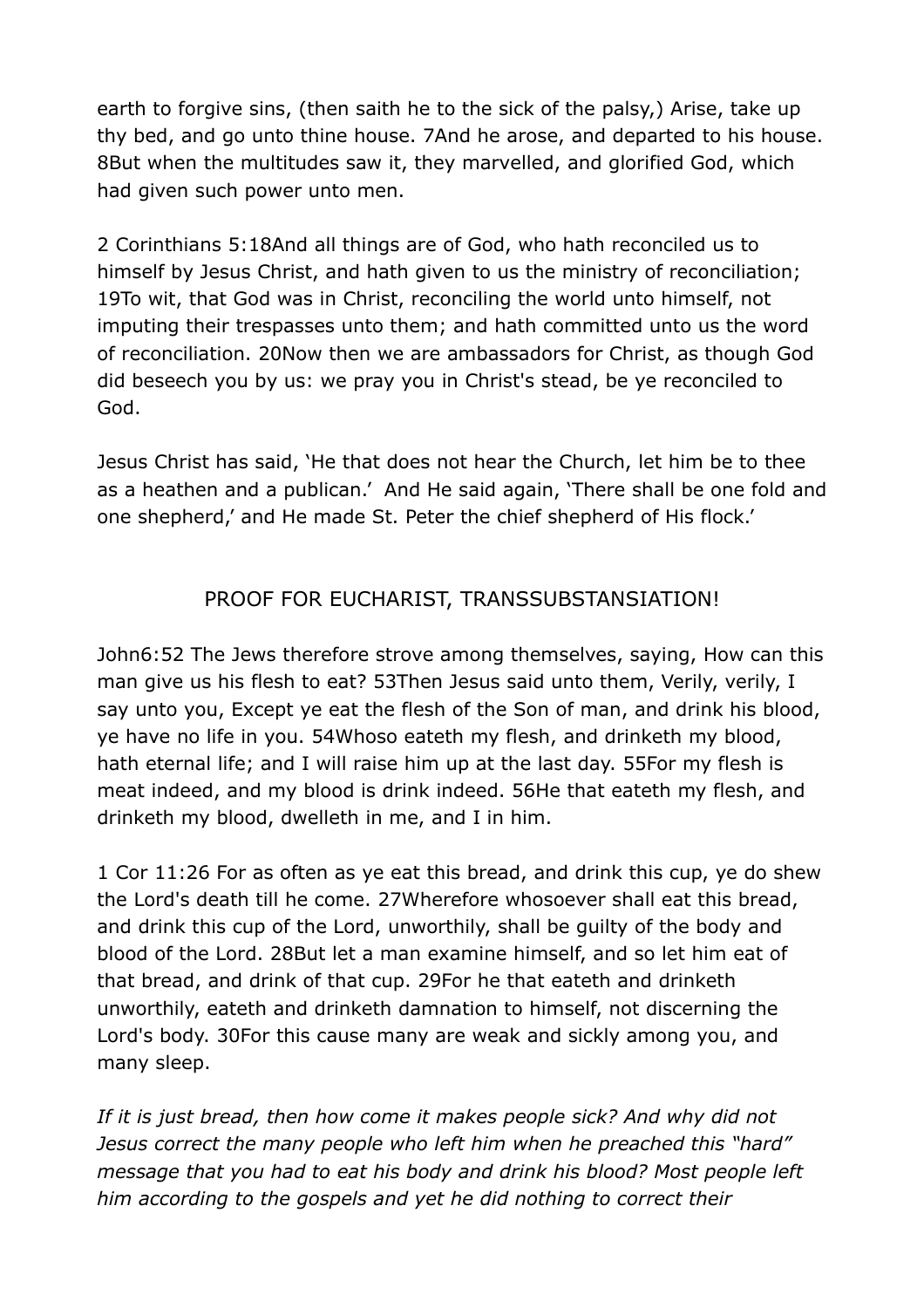### DISPROVING SOLA SCRIPTURA OR "BIBLE ALONE" AS PROTESTANTS CLAIM IS BIBLICAL BUT IS NOWHERE FOUND IN THE BIBLE!

2 Thess 2:15Therefore, brethren, stand fast, and hold the traditions which ye have been taught, whether by word, or our epistle.

Mat18:15Moreover if thy brother shall trespass against thee, go and tell him his fault between thee and him alone: if he shall hear thee, thou hast gained thy brother. 16But if he will not hear thee, then take with thee one or two more, that in the mouth of two or three witnesses every word may be established. 17And if he shall neglect to hear them, tell it unto the church: but if he neglect to hear the church, let him be unto thee as an heathen man and a publican. 18Verily I say unto you, Whatsoever ye shall bind on earth shall be bound in heaven: and whatsoever ye shall loose on earth shall be loosed in heaven.

John 21:25And there are also many other things which Jesus did, the which, if they should be written every one, I suppose that even the world itself could not contain the books that should be written. Amen.

## PROOF FOR FAITH AND WORKS NECESSARY FOR SALVATION, FAITH ALONE REFUTED BY JAMES 2! NO CATHOLIC TEACHING HAS EVER SAID THAT ANY MAN CAN HAVE FAITH OR WORKS BUT BY THE HELP OF THE HOLY SPIRIT, BUT WE MUST ANSWER THE VOICE OF THE HOLY SPIRIT AND IT IS NOT AUTOMATIC FOR US! CHOICE IS DENIED IN FAITH ALONE BY PROTESTANTS!

James 2:19-26 19Thou believest that there is one God; thou doest well: the devils also believe, and tremble. 20But wilt thou know, O vain man, that faith without works is dead? 21Was not Abraham our father justified by works, when he had offered Isaac his son upon the altar? 22Seest thou how faith wrought with his works, and by works was faith made perfect? 23And the scripture was fulfilled which saith, Abraham believed God, and it was imputed unto him for righteousness: and he was called the Friend of God. 24Ye see then how that by works a man is justified, and not by faith only. 25Likewise also was not Rahab the harlot justified by works, when she had received the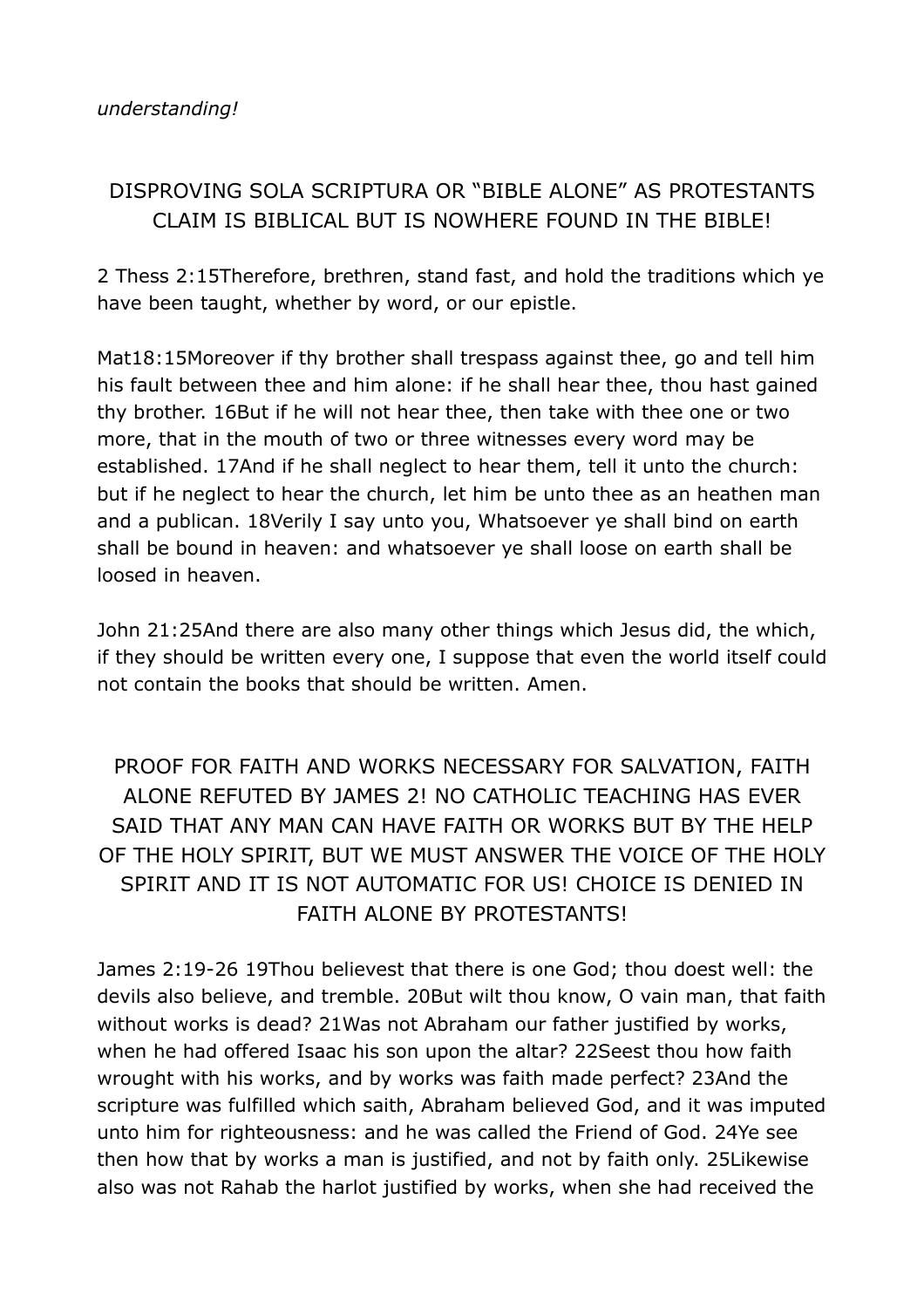messengers, and had sent them out another way? 26For as the body without the spirit is dead, so faith without works is dead also.

1 Cor 13:1If I speak in the tongues of men and of angels, but have not love, I am only a resounding gong or a clanging cymbal. 2If I have the gift of prophecy and can fathom all mysteries and all knowledge, and if I have a faith that can move mountains, but have not love, I am nothing. 3If I give all I possess to the poor and surrender my body to the flames, but have not love, I gain nothing.

1 Cor 13:13And now these three remain: faith, hope and love. But the greatest of these is love.

#### *If faith alone saves, how can love be the greatest?*

Shows that faith and works are necessary for salvation (James 2:19-26) (Matthew 25) (Romans 2) and that we are not justified by faith alone. (James 2:24) (Matthew 7:19-23)

## DISPROVING ONCE SAVED ALWAYS SAVED OR ETERNAL SECURITY FROM PROTESTANTISM! THE WHOLE BIBLE IS A TESTAMENT AGAINST THIS!

Luke 8:11Now the parable is this: The seed is the word of God. 12Those by the way side are they that hear; then cometh the devil, and taketh away the word out of their hearts, lest they should believe and be saved. 13They on the rock are they, which, when they hear, receive the word with joy; and these have no root, which for a while believe, and in time of temptation fall away. 14And that which fell among thorns are they, which, when they have heard, go forth, and are choked with cares and riches and pleasures of this life, and bring no fruit to perfection. 15But that on the good ground are they, which in an honest and good heart, having heard the word, keep it, and bring forth fruit with patience.

Matthew 7:21Not every one that saith unto me, Lord, Lord, shall enter into the kingdom of heaven; but he that doeth the will of my Father which is in heaven. 22Many will say to me in that day, Lord, Lord, have we not prophesied in thy name? and in thy name have cast out devils? and in thy name done many wonderful works? 23And then will I profess unto them, I never knew you: depart from me, ye that work iniquity. 24Therefore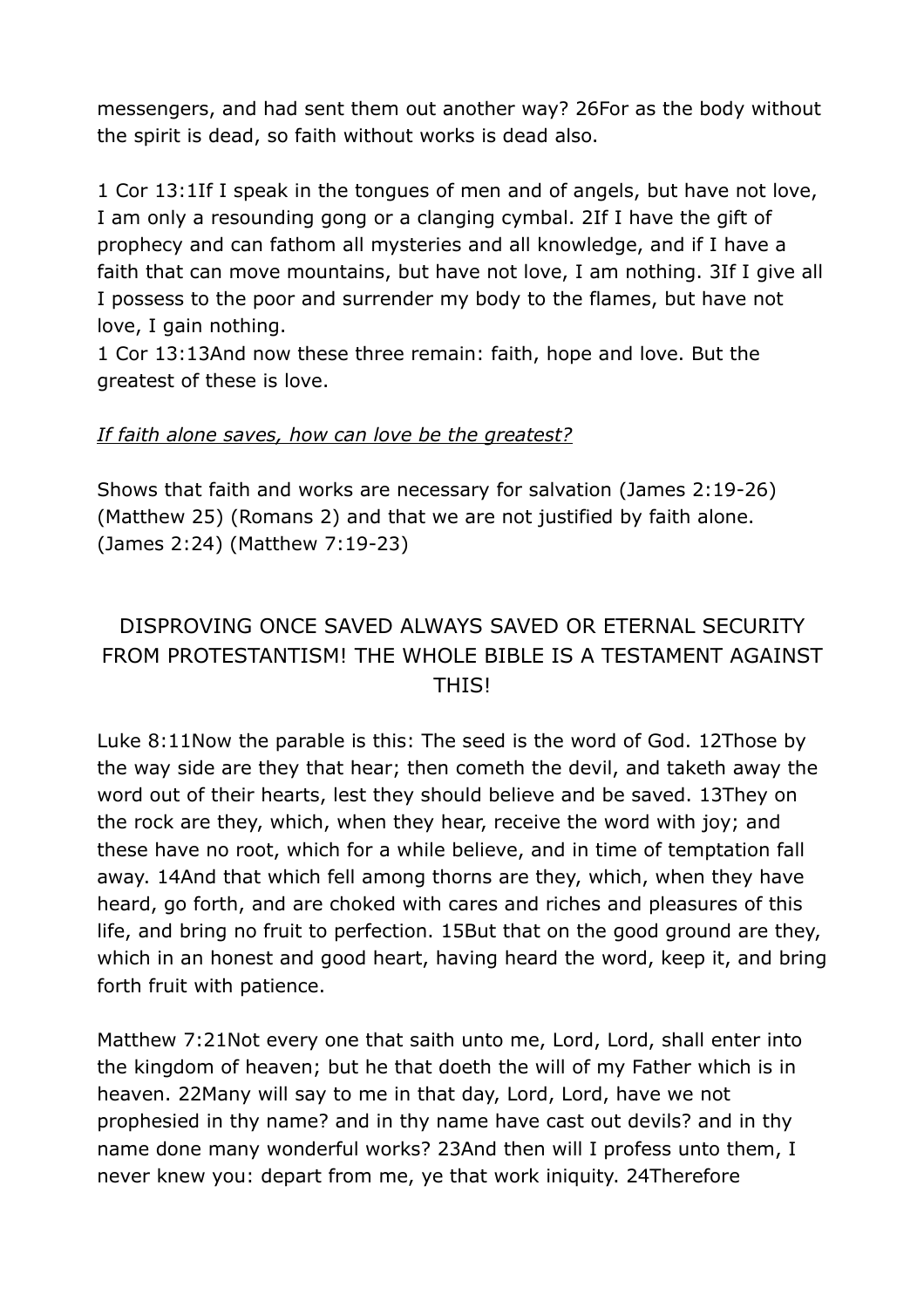whosoever heareth these sayings of mine, and doeth them, I will liken him unto a wise man, which built his house upon a rock: (The Rock is Peter)

## PRAYERS OF THE DEAD SAINTS FOR THE LIVING HUMANITY PROVED! NO SAINT CAN DO ANYTHING BY THEIR OWN POWER BUT GOD ANSWERS THE RIGHTEOUS DEAD IN CHRIST AS THE BIBLE PROVES!

Rev 6:9And when he had opened the fifth seal, I saw under the altar the souls of them that were slain for the word of God, and for the testimony which they held: 10And they cried with a loud voice, saying, How long, O Lord, holy and true, dost thou not judge and avenge our blood on them that dwell on the earth? 11And white robes were given unto every one of them; and it was said unto them, that they should rest yet for a little season, until their fellow servants also and their brethren, that should be killed as they were, should be fulfilled.

Rev5:8And when he had taken the book, the four beasts and four and twenty elders fell down before the Lamb, having every one of them harps, and golden vials full of odours, which are the prayers of saints. 9And they sung a new song, saying, Thou art worthy to take the book, and to open the seals thereof: for thou wast slain, and hast redeemed us to God by thy blood out of every kindred, and tongue, and people, and nation; 10And hast made us unto our God kings and priests: and we shall reign on the earth.

Rev8:3And another angel came and stood at the altar, having a golden censer; and there was given unto him much incense, that he should offer it with the prayers of all saints upon the golden altar which was before the throne. 4And the smoke of the incense, which came with the prayers of the saints, ascended up before God out of the angel's hand.

### PROOF FOR THE CATHOLIC PRACTICE OF RELICS! NO CATHOLIC TEACHING HAS EVER CALLED THE RELIC SUPERNATURAL BY ITSELF WITHOUT GOD'S HELP!

2 Kings 2:8And Elijah took his mantle, and wrapped it together, and smote the waters, and they were divided hither and thither, so that they two went over on dry ground.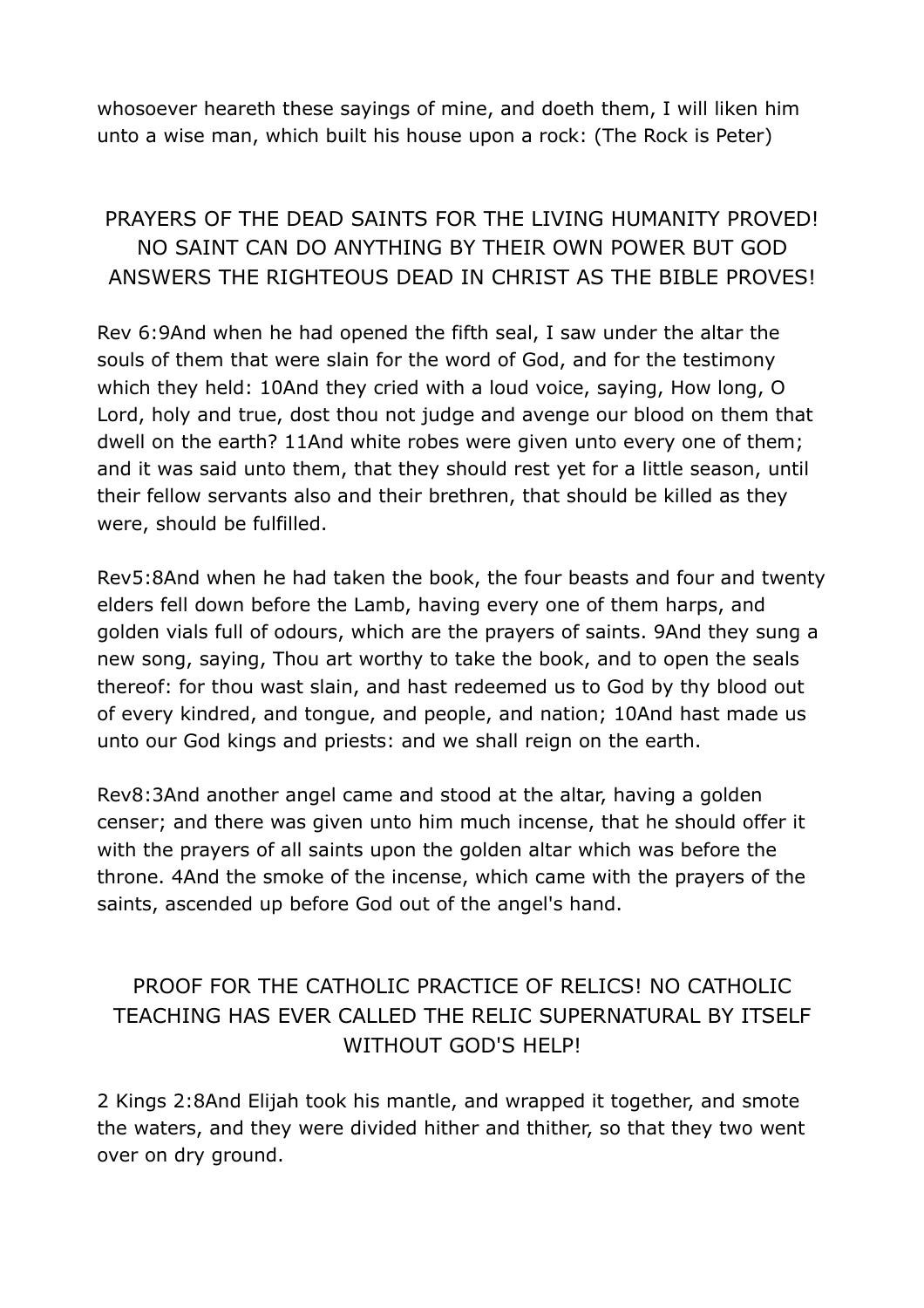2 Kings 13:21And it came to pass, as they were burying a man, that, behold, they spied a band of men; and they cast the man into the sepulchre of Elisha: and when the man was let down, and touched the bones of Elisha, he revived, and stood up on his feet.

Acts 19:12So that from his body were brought unto the sick handkerchiefs or aprons, and the diseases departed from them, and the evil spirits went out of them.

## THE USE OF IMAGES AND STATUES IN WORSHIP IN THE BIBLE! IF GOD CAN MAKE STATUES WHICH IS NOT HIM BUT ANGELS FOR THE PURPOSE OF WORSHIPPING HIM, DO CATHOLICS SIN WHEN THEY DO WHAT GOD ALLOWS? THE PROTESTANTS THUS CALLS GOD A DECEIVER!

Exodus 25:18And thou shalt make two cherubims of gold, of beaten work shalt thou make them, in the two ends of the mercy seat. 19And make one cherub on the one end, and the other cherub on the other end: even of the mercy seat shall ye make the cherubims on the two ends thereof. 20And the cherubims shall stretch forth their wings on high, covering the mercy seat with their wings, and their faces shall look one to another; toward the mercy seat shall the faces of the cherubims be.( Cherubims means statues of angelic beings, so God can order something that is sinful according to the false theology of Protestantism!)

Numbers 21:8And the LORD said unto Moses, Make thee a fiery serpent, and set it upon a pole: and it shall come to pass, that every one that is bitten, when he looketh upon it, shall live. 9And Moses made a serpent of brass, and put it upon a pole, and it came to pass, that if a serpent had bitten any man, when he beheld the serpent of brass, he lived.

It is an absolutely ridiculous objection of Protestants who say that the Bible condemns making a graven image, and therefore that Catholic statues, etc. are idolatrous. The context of the commandment is clearly forbidding worshipping the graven image, which Catholics (of course) do not do.

Exodus 20:2-5- "I am the Lord thy God, who brought thee out of the land of Egypt, out of the house of bondage. Thou shalt not have strange gods before me. Thou shalt not make to thyself a graven thing, nor the likeness of any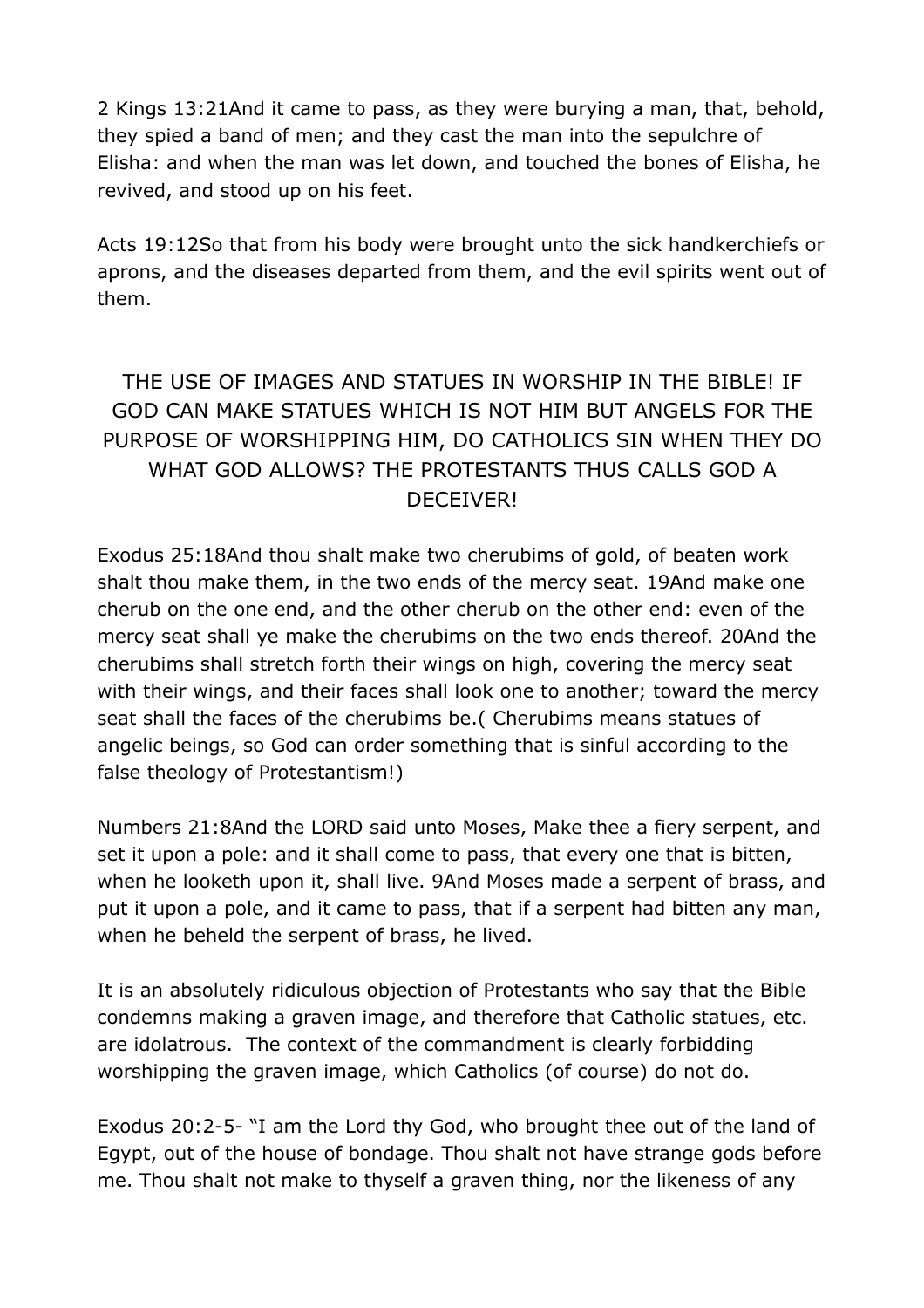thing that is in heaven above, or in the earth beneath, nor of those things that are in the waters under the earth. Thou shalt not adore them, nor serve them: I am the Lord thy God, mighty, jealous, visiting the iniquity of the fathers upon the children, unto the third and fourth generation of them that hate me:"

The footnote in the Douay-Rheims points out the absolute absurdity of Protestant objections in this regard: "'A graven thing, nor the likeness of any thing'... All such images, or likenesses, are forbidden by this commandment, as are made to be adored and served; according to that which immediately follows, thou shalt not adore them, nor serve them. That is, all such as are designed for idols or image-gods, or are worshipped with divine honour. But otherwise images, pictures, or representations, even in the house of God, and in the very sanctuary so far from being forbidden, are expressly authorized by the word of God. See Ex. 25. 15, and etc.; chap. 38. 7; Num. 21. 8, 9; 1 Chron. or Paralip. 28. 18, 19; 2 Chron. or Paralip. 3. 10."

#### THE TEN COMMANDMENTS

The reason that the Protestants number the Ten Commandments differently is because the commandments are **not numbered in the Bible** and the Protestants divide them up differently. Below is a graph showing how the different sects or religions number the ten commandments.

|     | <b>Jewish</b>                                                               | Catholic                                                                     | Protestant                                                      |  |  |  |
|-----|-----------------------------------------------------------------------------|------------------------------------------------------------------------------|-----------------------------------------------------------------|--|--|--|
|     | I am the Lord your<br>God who has taken<br>you out of the land of<br>Egypt. | I, the Lord, am your<br>God. You shall not<br>have other gods<br>besides me. | You shall have no other<br>gods but me.                         |  |  |  |
| II  | You shall have no<br>other gods but me.                                     | You shall not take the<br>name of the Lord, your<br>God, in vain.            | You shall not make<br>unto you any graven<br>images.            |  |  |  |
| III | You shall not take the<br>name of the Lord your<br>God in vain.             | Remember to keep<br>holy the Lord's Day.                                     | You shall not take the<br>name of the Lord your<br>God in vain. |  |  |  |
| IV  | You shall remember<br>the Sabbath and keep                                  | Honor your father and<br>your mother.                                        | You shall remember<br>the Sabbath and keep                      |  |  |  |
|     |                                                                             |                                                                              |                                                                 |  |  |  |

#### **Division of the Ten Commandments by religion/denomination**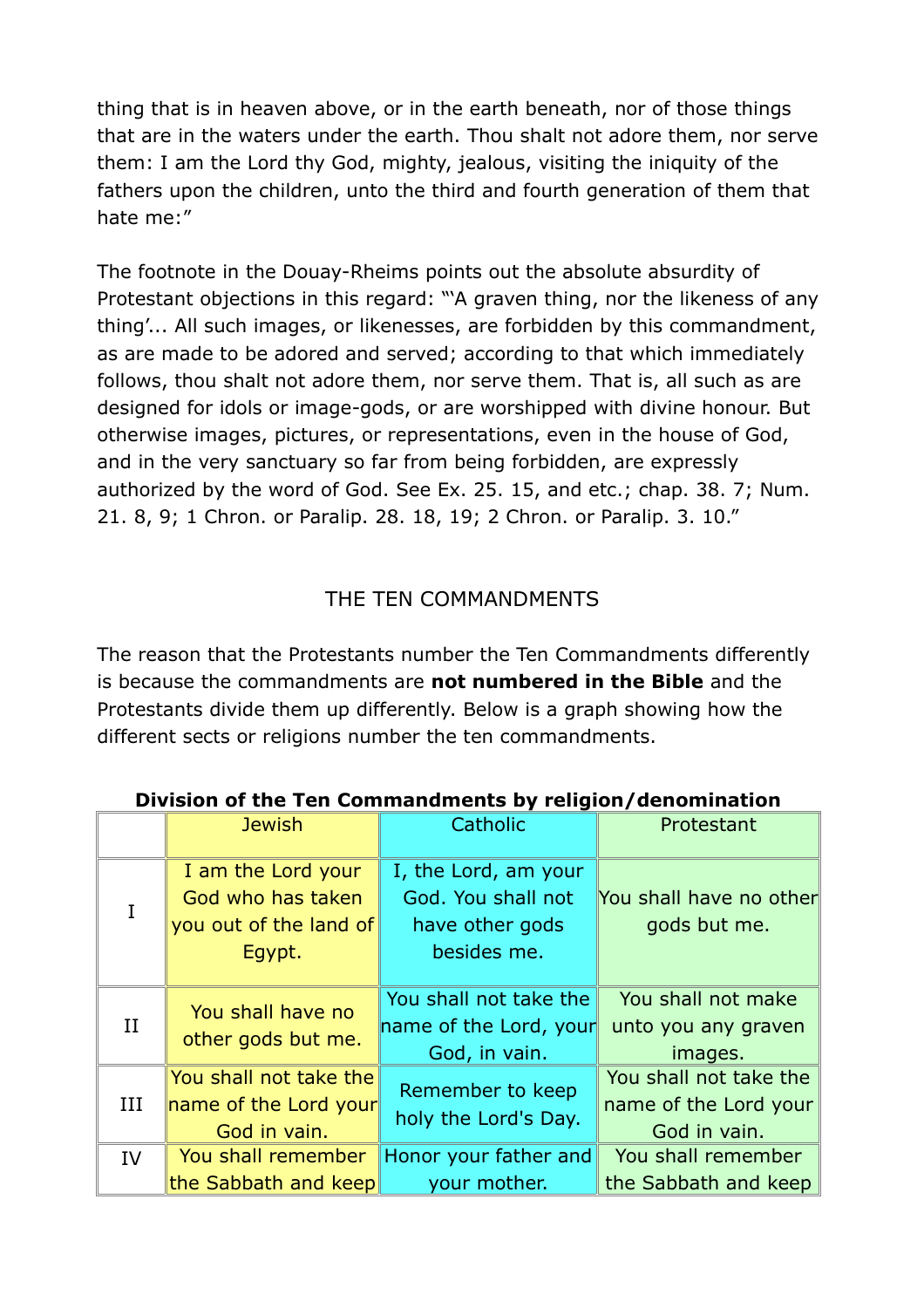|             | it Holy.                                                          |                                               | it Holy.                                                          |  |
|-------------|-------------------------------------------------------------------|-----------------------------------------------|-------------------------------------------------------------------|--|
| V           | Honor your mother<br>and father.                                  | You shall not kill.                           | Honor your mother and<br>father.                                  |  |
| VI          | You shall not murder.                                             | You shall not commit<br>adultery.             | You shall not murder.                                             |  |
| <b>VII</b>  | You shall not commit<br>adultery.                                 | You shall not steal.                          | You shall not commit<br>adultery.                                 |  |
| <b>VIII</b> | You shall not steal.                                              | You shall not bear<br>false witness.          | You shall not steal.                                              |  |
| IX          | You shall not bear<br>false witness.                              | You shall not covet<br>your neighbor's wife.  | You shall not bear false<br>witness.                              |  |
| X           | You shall not covet<br>anything that belongs<br>to your neighbor. | You shall not covet<br>your neighbor's goods. | You shall not covet<br>anything that belongs<br>to your neighbor. |  |

So, according to protestant logic, the Jews must also have changed the ten commandments since it's different from how the protestants would like to have it. It's either that or that the protestants have it wrong as usual. Simply said, various religions or sects parse the commandments differently. The table below highlights those differences.

| Commandment                                 | Jewish<br>(Talmudic) | Anglican,<br>Reformed,<br>and other<br>"Christian"<br>sects | Orthodox<br>"Christian" | Catholic,<br>Lutheran |
|---------------------------------------------|----------------------|-------------------------------------------------------------|-------------------------|-----------------------|
| I am the Lord your God                      | 1                    | preface                                                     |                         |                       |
| You shall have no other<br>gods before me   | $\overline{2}$       | $\mathbf{1}$                                                | 1                       | 1                     |
| You shall not make for<br>yourself an idol  |                      | $\overline{2}$                                              | $\overline{2}$          |                       |
| Do not take the name of<br>the Lord in vain | 3                    | 3                                                           | 3                       | $\overline{2}$        |
| Remember the Sabbath and                    | $\overline{4}$       | $\overline{4}$                                              | $\overline{4}$          | 3                     |

**Division of the Ten Commandments by religion/denomination**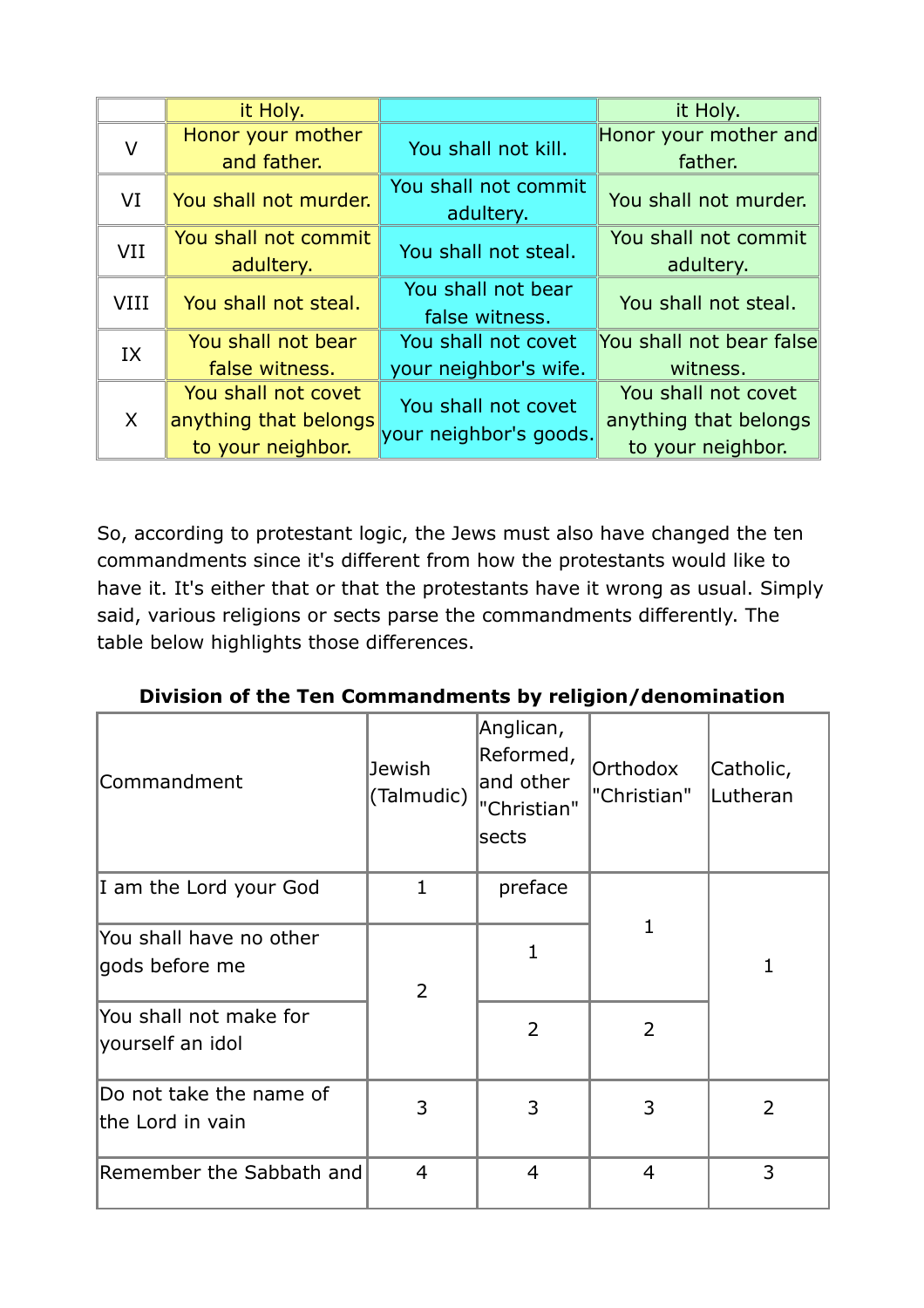| keep it holy                                                     |                |                |                |                |
|------------------------------------------------------------------|----------------|----------------|----------------|----------------|
| Honor your father and<br>mother                                  | 5              | 5              | 5              | $\overline{4}$ |
| You shall not murder                                             | 6              | 6              | 6              | 5              |
| You shall not commit<br>adultery                                 | $\overline{7}$ | $\overline{7}$ | $\overline{7}$ | 6              |
| You shall not steal                                              | 8              | 8              | 8              | $\overline{7}$ |
| You shall not bear false<br>witness against your<br>neighbor     | 9              | 9              | 9              | 8              |
| You shall not covet your<br>neighbor's wife                      |                |                |                | 9              |
| You shall not covet anything<br>that belongs to your<br>neighbor | 10             | 10             | 10             | 10             |

#### DEUTEROCANONICAL BOOKS IN THE NEW TESTAMENT SCRIPTURE DISPROVING THE PROTESTANT BIBLE!

Matt. 2:16 - Herod's decree of slaying innocent children was prophesied in Wis. 11:7 - slaying the holy innocents.

Matt. 6:19-20 - Jesus' statement about laying up for yourselves treasure in heaven follows Sirach 29:11 - lay up your treasure.

Matt.. 7:12 - Jesus' golden rule "do unto others" is the converse of Tobit 4:15 - what you hate, do not do to others.

Matt. 7:16,20 - Jesus' statement "you will know them by their fruits" follows Sirach 27:6 - the fruit discloses the cultivation.

Matt. 9:36 - the people were "like sheep without a shepherd" is same as Judith 11:19 - sheep without a shepherd.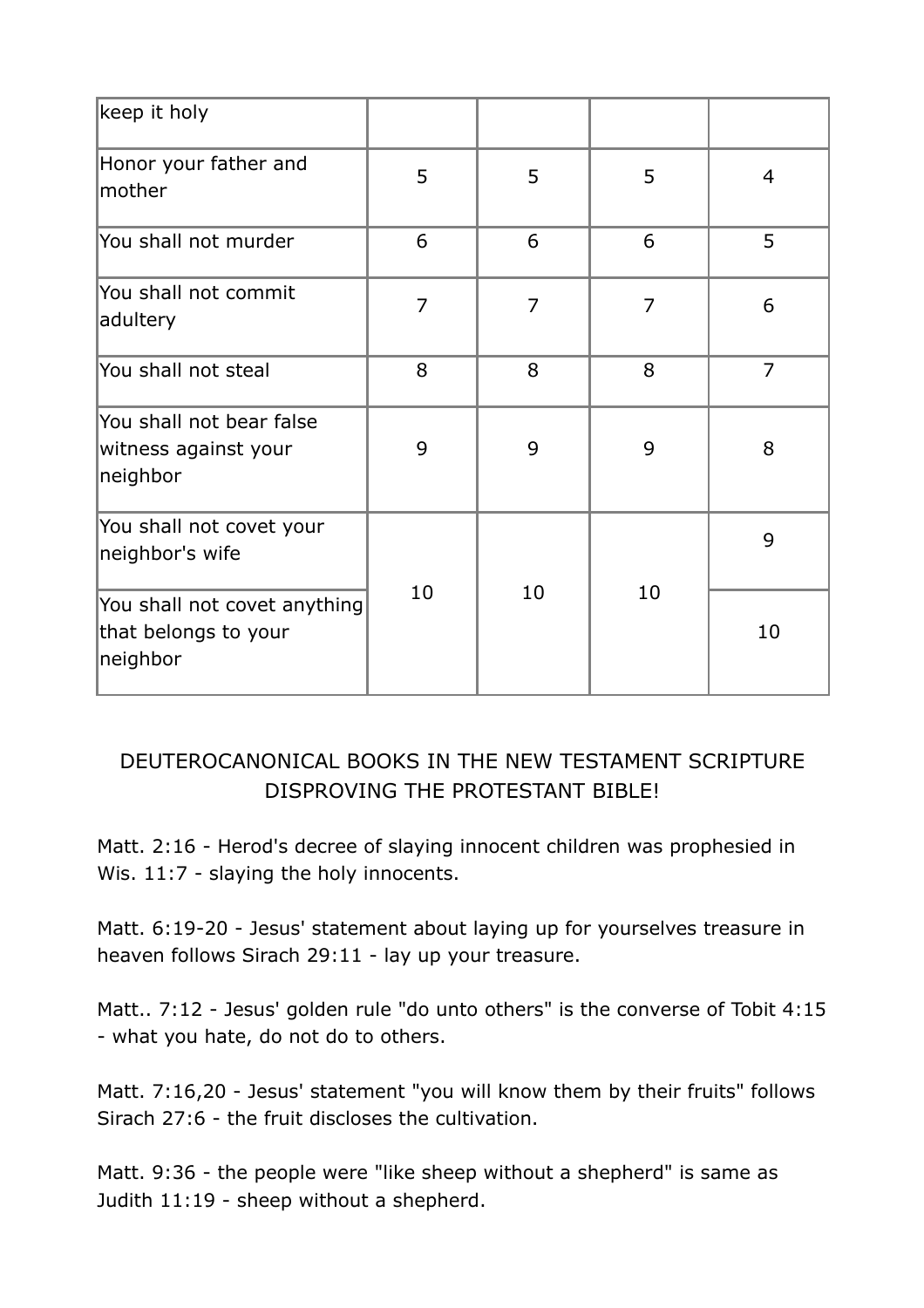Matt. 11:25 - Jesus' description "Lord of heaven and earth" is the same as Tobit 7:18 - Lord of heaven and earth.

Matt. 12:42 - Jesus refers to the wisdom of Solomon which was recorded and made part of the deuterocanonical books.

Matt. 16:18 - Jesus' reference to the "power of death" and "gates of Hades" references Wisdom 16:13.

Matt. 22:25; Mark 12:20; Luke 20:29 - Gospel writers refer to the canonicity of Tobit 3:8 and 7:11 regarding the seven brothers.

Matt. 24:15 - the "desolating sacrilege" Jesus refers to is also taken from 1 Macc. 1:54 and 2 Macc. 8:17.

Matt. 24:16 - let those "flee to the mountains" is taken from 1 Macc. 2:28.

Matt. 27:43 - if He is God's Son, let God deliver him from His adversaries follows Wisdom 2:18.

Mark 4:5,16-17 - Jesus' description of seeds falling on rocky ground and having no root follows Sirach 40:15.

Mark 9:48 - description of hell where their worm does not die and the fire is not quenched references Judith 16:17.

Luke 1:42 - Elizabeth's declaration of Mary's blessedness above all women follows Uzziah's declaration in Judith 13:18.

Luke 1:52 - Mary's magnificat addressing the mighty falling from their thrones and replaced by lowly follows Sirach 10:14.

Luke 2:29 - Simeon's declaration that he is ready to die after seeing the Child Jesus follows Tobit 11:9.

Luke 13:29 - the Lord's description of men coming from east and west to rejoice in God follows Baruch 4:37.

Luke 21:24 - Jesus' usage of "fall by the edge of the sword" follows Sirach 28:18.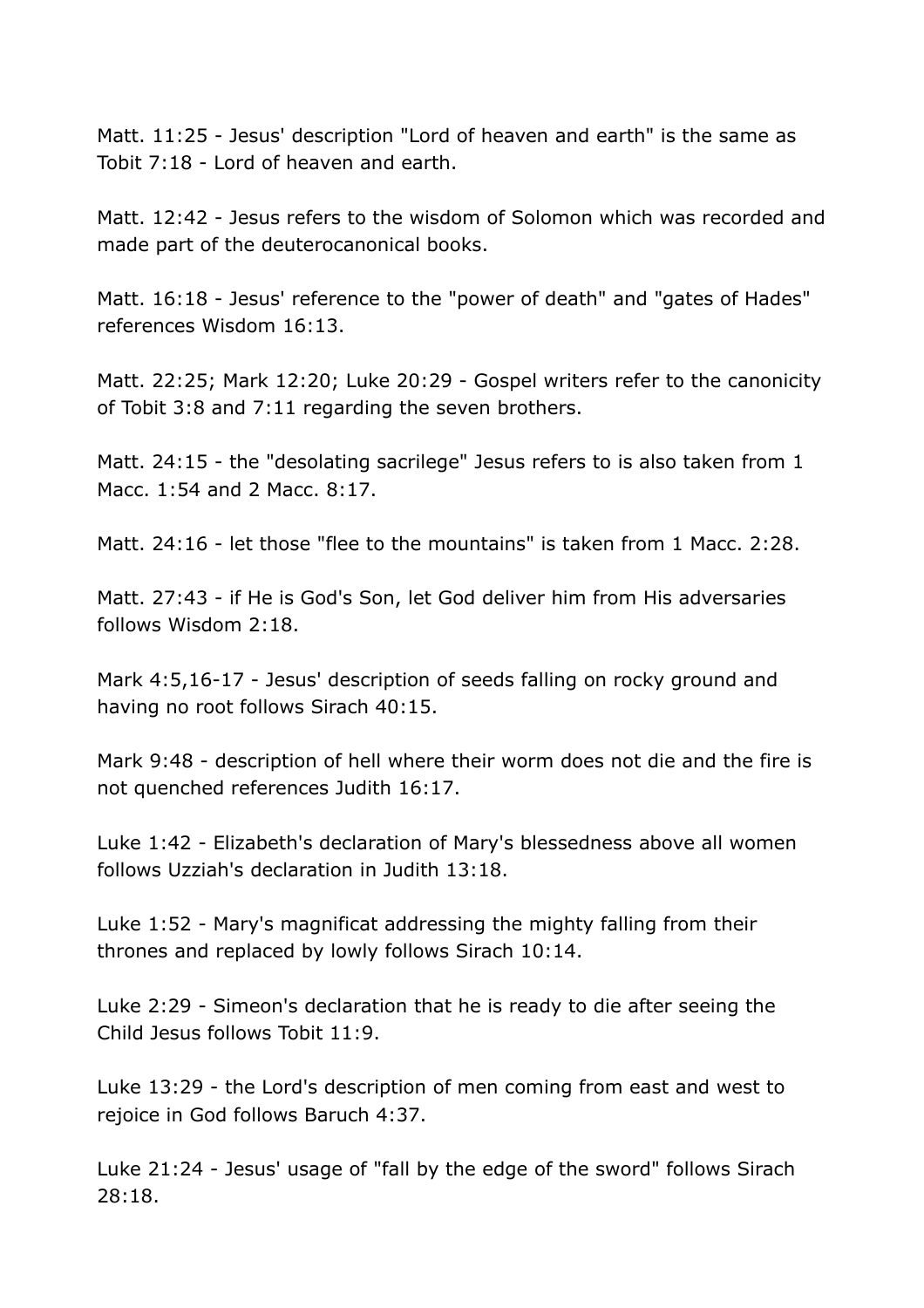Luke 24:4 and Acts 1:10 - Luke's description of the two men in dazzling apparel reminds us of 2 Macc. 3:26.

John 1:3 - all things were made through Him, the Word, follows Wisdom 9:1.

John 3:13 - who has ascended into heaven but He who descended from heaven references Baruch 3:29.

John 4:48; Acts 5:12; 15:12; 2 Cor. 12:12 - Jesus', Luke's and Paul's usage of "signs and wonders" follows Wisdom 8:8.

John 5:18 - Jesus claiming that God is His Father follows Wisdom 2:16.

John 6:35-59 - Jesus' Eucharistic discourse is foreshadowed in Sirach 24:21.

John 10:22 - the identification of the feast of the dedication is taken from 1 Macc. 4:59.

John 10:36 – Jesus accepts the inspiration of Maccabees as He analogizes the Hanukkah consecration to His own consecration to the Father in 1 Macc. 4:36.

John 15:6 - branches that don't bear fruit and are cut down follows Wis. 4:5 where branches are broken off.

2 Tim. 3:16 - the inspired Scripture that Paul was referring to included the deuterocanonical texts that the Protestants removed. The books Baruch, Tobit, Maccabees, Judith, Sirach, Wisdom and parts of Daniel and Esther were all included in the Septuagint that Jesus and the apostles used.

Sirach and 2 Maccabees – some Protestants argue these books are not inspired because the writers express uncertainty about their abilities. But sacred writers are often humble about their divinely inspired writings. See, for example, 1 Cor. 7:40 – Paul says he "thinks" that he has the Spirit of God.

#### And many more!

The Protestants attempt to defend their rejection of the deuterocanonicals on the ground that the early Jews rejected them. However, the Jewish councils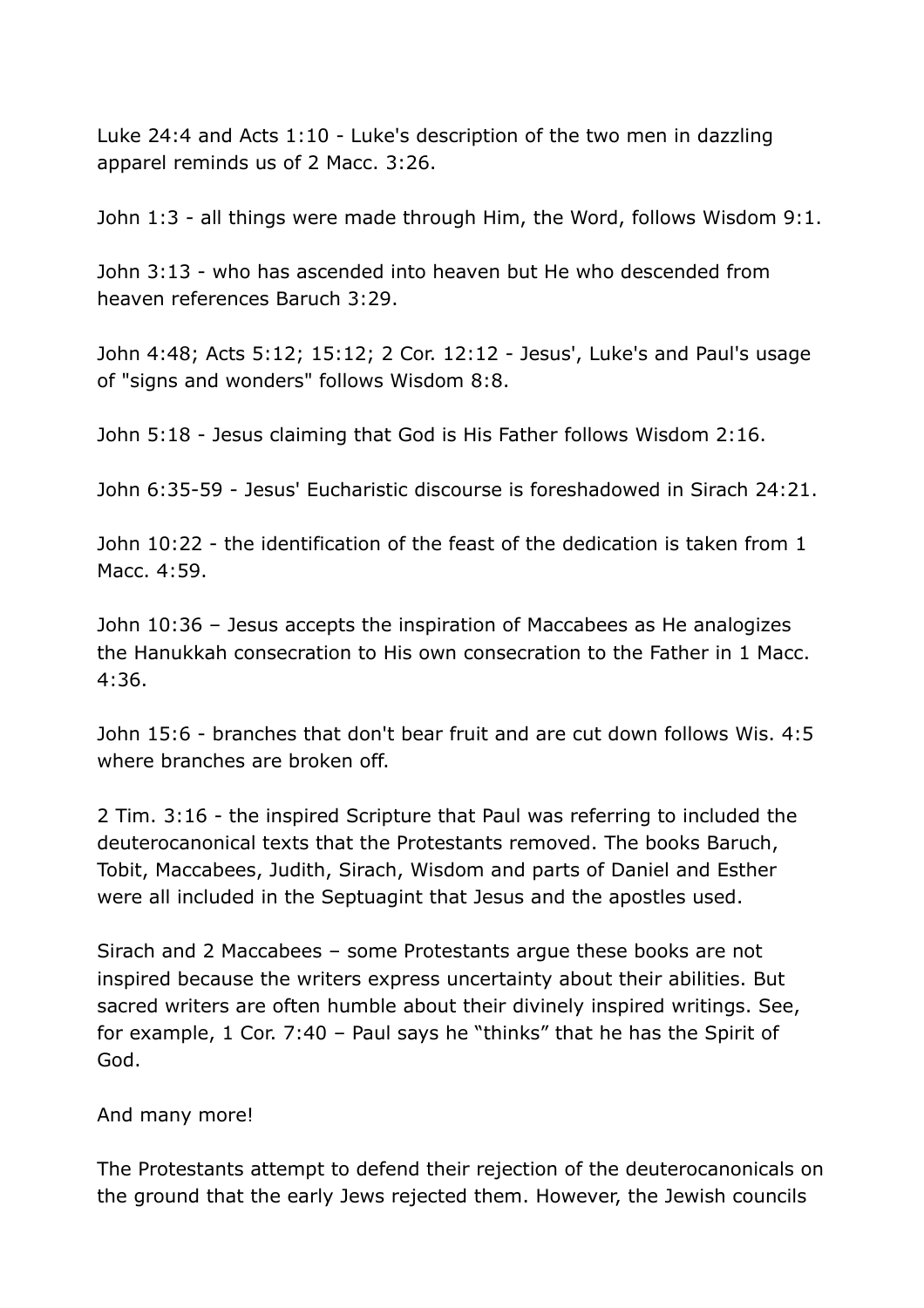that rejected them (e.g., School of Javneh (also called "Jamnia" in 90 - 100 A.D.) were the same councils that rejected the entire New Testament canon. Thus, Protestants who reject the Catholic Bible are following a Jewish council that rejected Christ and the Revelation of the New Testament.

#### PROOF FOR PURGATORY! A STATE AFTER DEATH OF SUFFERING AND **FORGIVENESS**

Matt. 5:26,18:34; Luke 12:58-59 – Jesus teaches us, "Come to terms with your opponent or you will be handed over to the judge and thrown into prison. You will not get out until you have paid the last penny." The word "opponent" (antidiko) is likely a reference to the devil (see the same word for devil in 1 Pet. 5:8) who is an accuser against man (c.f. Job 1.6-12; Zech. 3.1; Rev. 12.10), and God is the judge. If we have not adequately dealt with satan and sin in this life, we will be held in a temporary state called a prison, and we won't get out until we have satisfied our entire debt to God. This "prison" is purgatory where we will not get out until the last penny is paid.

Matt. 12:32 – Jesus says, "And anyone who says a word against the Son of man will be forgiven; but no one who speaks against the Holy Spirit will be forgiven either in this world or in the next." Jesus thus clearly provides that there is forgiveness after death. The phrase "in the next" (from the Greek "en to mellonti") generally refers to the afterlife (see, for example, Mark 10.30; Luke 18.30; 20.34-35; Eph. 1.21 for similar language). Forgiveness is not necessary in heaven, and there is no forgiveness in hell. This proves that there is another state after death, and the Church for 2,000 years has called this state purgatory.

Luke 12:47-48 - when the Master comes (at the end of time), some will receive light or heavy beatings but will live. This state is not heaven or hell, because in heaven there are no beatings, and in hell we will no longer live with the Master.

1 Cor. 15:29-30 - Paul mentions people being baptized on behalf of the dead, in the context of atoning for their sins (people are baptized on the dead's behalf so the dead can be raised). These people cannot be in heaven because they are still with sin, but they also cannot be in hell because their sins can no longer be atoned for. They are in purgatory. These verses directly correspond to 2 Macc. 12:44-45 which also shows specific prayers for the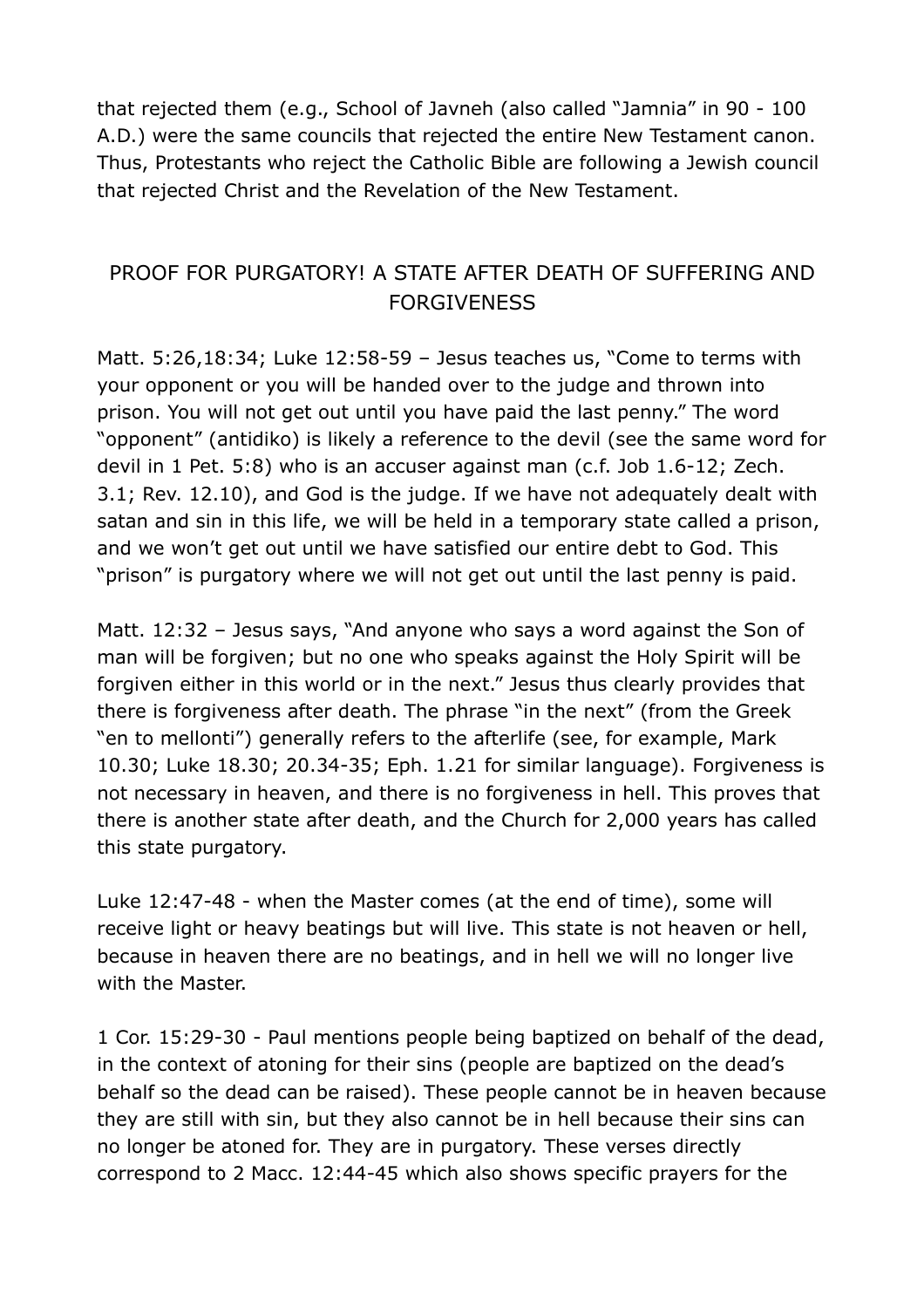dead, so that they may be forgiven of their sin.

1 Peter 3:19; 4:6 - Jesus preached to the spirits in the "prison." These are the righteous souls being purified for the beatific vision.

Luke 23:43 – many Protestants argue that, because Jesus sent the good thief right to heaven, there can be no purgatory. There are several rebuttals. First, when Jesus uses the word "paradise," He did not mean heaven. Paradise, from the Hebrew "sheol," meant the realm of the righteous dead. This was the place of the dead who were destined for heaven, but who were captive until the Lord's resurrection. Second, since there was no punctuation in the original manuscript, Jesus' statement "I say to you today you will be with me in paradise" does not mean there was a comma after the first word "you." This means Jesus could have said, "I say to you today, you will be with me in paradise" (meaning, Jesus could have emphasized with exclamation his statement was "today" or "now," and that some time in the future the good thief would go to heaven). Third, even if the thief went straight to heaven, this does not prove there is no purgatory (those who are fully sanctified in this life – perhaps by a bloody and repentant death – could be ready for admission in to heaven).

Gen. 50:10; Num. 20:29; Deut. 34:8 - here are some examples of ritual prayer and penitent mourning for the dead for specific periods of time. The Jewish understanding of these practices was that the prayers freed the souls from their painful state of purification, and expedited their journey to God.

Baruch 3:4 - Baruch asks the Lord to hear the prayers of the dead of Israel. Prayers for the dead are unnecessary in heaven and unnecessary in hell. These dead are in purgatory.

2 Macc. 12:43-45 - the prayers for the dead help free them from sin and help them to the reward of heaven. Those in heaven have no sin, and those in hell can no longer be freed from sin. They are in purgatory. Luther was particularly troubled with these verses because he rejected the age-old teaching of purgatory. As a result, he removed Maccabees from the canon of the Bible.

THE UNIQUENESS OF MARY AS THE MOTHER OF GOD. SHE IS THE MOTHER OF GOD BUT PROTESTANTS TREAT HER AS ANY WOMAN.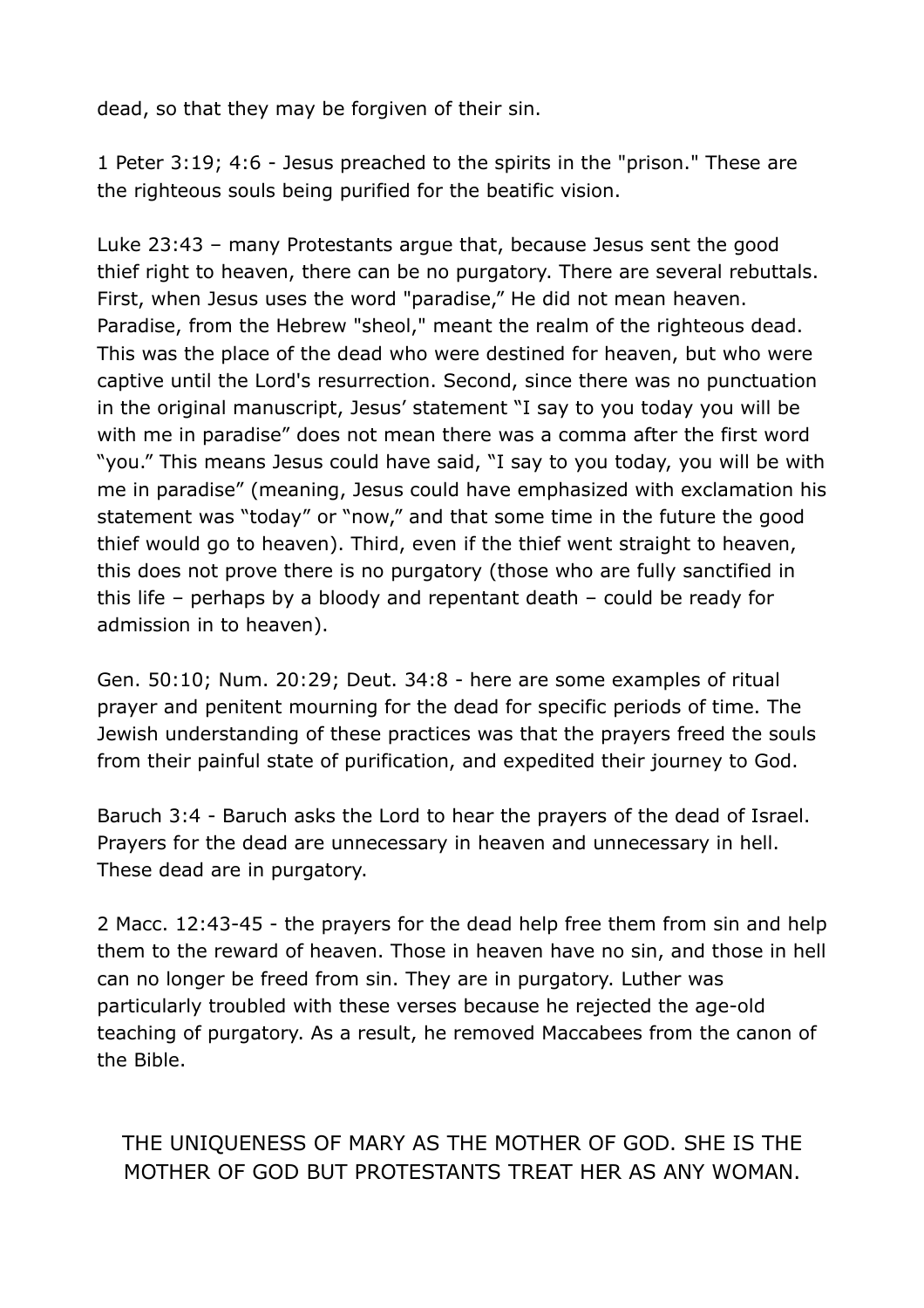#### HOW SHAMEFUL AND DISRESPECTFUL AGAINST CHRIST!

Gen. 3:15 - we see from the very beginning that God gives Mary a unique role in salvation history. God says "I will put enmity between you and the woman, between your seed and her seed." This refers to Jesus (the "emnity") and Mary (the "woman"). The phrase "her seed" (spermatos) is not seen elsewhere in Scripture.

Gen 3:15 / Rev. 12:1 - the Scriptures begin and end with the woman battling satan. This points to the power of the woman with the seed and teaches us that Jesus and Mary are the new Adam and the new Eve.

John 2:4, 19:26 - Jesus calls Mary "woman" as she is called in Gen. 3:15. Just as Eve was the mother of the old creation, Mary is the mother of the new creation. This woman's seed will crush the serpent's skull.

Isaiah 7:14; Matt. 1:23 - a virgin (the Greek word used is "parthenos") will bear a Son named Emmanuel, which means "God is with us." John 1:14 - God in flesh dwelt among us. Mary is the Virgin Mother of God.

Matt. 2:11 - Matthew emphasizes Jesus is with Mary His Mother, and the magi fall down before both of them, worshiping Jesus.

Luke 1:35 - the child will be called holy, the Son of God. Mary is the Mother of the Son of God, or the Mother of God (the "Theotokos").

Luke 1:28 - "Hail Mary, full of grace, the Lord is with you." These are the words spoken by God and delivered to us by the angel Gabriel (who is a messenger of God). Thus, when Catholics recite this verse while praying the Rosary, they are uttering the words of God.

Luke 1:28 - also, the phrase "full of grace" is translated from the Greek word "kecharitomene." This is a unique title given to Mary, and suggests a perfection of grace from a past event. Mary is not just "highly favored." She has been perfected in grace by God.

Luke 1:38 - Mary's fiat is "let it be done to me according to thy word." Mary is the perfect model of faith in God, and is worthy of our veneration.

Luke 1:42 - "Blessed are you among women, and blessed is the fruit of your womb, Jesus." The phrase "blessed are you among women" really means